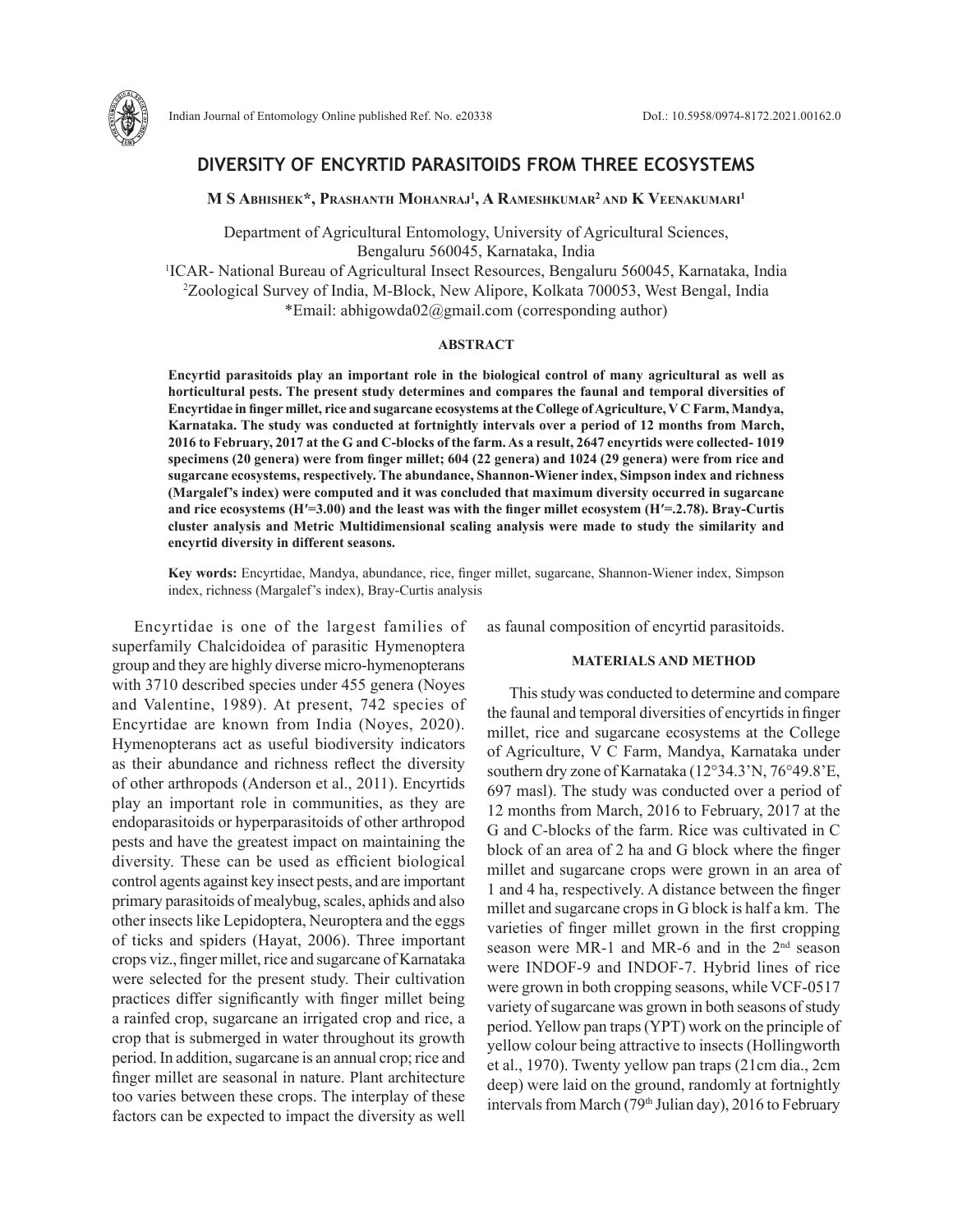$(49<sup>th</sup> Julian days)$ , 2017 in each of the three ecosystems of experiment site to collect encyrtid parasitoids. Twenty-four hours after the installation of the traps, the contents (water plus the trapped insects) were sieved and collected in 70% ethanol for further sorting. The samples collected contained Hymenoptera, Diptera, Coleoptera, Lepidoptera, Collembolans, Diplurans, etc., Encyrtidae were sorted under a stereozoom microscope, and were identified up to generic level through the keys provided by Hayat (2006) and Noyes and Hayat (1994).

Generic abundance data were tabulated and analysed across time to ascertain the temporal changes in the diversity of Encyrtidae in finger millet, rice and sugarcane ecosystems. Generic richness (Margalef's diversity index  $D_{mg} = S-1 / \ln N$ , Where, S is the number of genera recorded and N is the number of individuals combined of all S genera), Shannon-Wiener index (*Hʹ* = - ∑ Pi ln Pi …………… Eq. 1, Where, Pi = Proportion of individuals of genera i) and Simpson index (D = 1-∑ Pi <sup>2</sup>……………… Eq. 2, Pi = Proportion of individuals of genera i) were estimated. Multivariate analyses such as Bray Curtis Cluster analysis and Metric Multidimensional scaling (M-MDS) analysis were done using PRIMER version 7.0.5 (Clarke and Gorley, 2015). Abbreviations used: ACE – *Acerophagus*; ADE – *Adelencyrtus*; AGA – *Agarwalencyrtus*; ALO – *Aloencyrtus*; ALA – *Alamella*; ANA – *Anagyrus*; ANI – *Anicetus*; ANO – *Anomalicornia*; APO – *Apoleptomastix*; BLE – *Blepyrus*; CAL – *Callipteroma*; CHE - *Cheiloneurus*; COP - *Copidosoma*; DIV - *Diversinervus*; ENC - *Encyrtus*; GEN - *Gentakola*; HOM - *Homalotylus*; LEP - *Leptomastix*; MET - *Metaphaenodiscus*; MEP - *Metaphycus*; MIC - *Microterys*; NEO - *Neodusmetia*; OOE - *Ooencyrtus*; PEN - *Pentelicus*; PRO - *Prochiloneurus*; PRT - *Protyndarichoides*; RHO - *Rhopus*; SAK - *Sakencyrtus*; TAS- *Tassonia*; ZAP - *Zaplatycerus*.

## **RESULTS AND DISCUSSION**

**Abundance:** A total of 2647 encyrtids were collected from finger millet, rice and sugarcane ecosystem. Among these, 1019 individuals belonging to 20 genera were from finger millet ecosystem, 604 individuals of 22 genera and 1024 individuals of 29 genera in rice and sugarcane ecosystems, respectively. Crop architecture too is similar in all these crops. Increasing complexity in canopy density is also noticed with abundance increasing progressively from finger millet to rice to sugarcane. Waschke et al. (2014) stated that the increasing parasitoid diversity and abundance is direct proportional

to the plant diversity and foliage. As results of one year survey, 30 genera of Encyrtidae were collected from finger millet, rice and sugarcane ecosystems. *Encyrtus, Homalotylus* and *Sakencyrtus* were only collected from finger millet and sugarcane ecosystems. *Anicetus, Protyndarichoides, Metaphaenodiscus*  and *Procheiloneurus* were only recorded in the rice and sugarcane ecosystems. *Zaplatycerus* were found exclusively in the rice ecosystem. *Microterys, Gentakola, Pentelicus, Agarwalencyrtus* and *Alamella*  were collected from the sugarcane ecosystem (Table 1). These findings are supported by Randhawa et al. (2006) where, *Copidosoma* sp. and *Copidosomopsis nacoleiae* on rice leaf folder *Cnaphalocrocis medinalis* from India was reported and Dung (2006) reported *Copidosomopsis coni* from Vietnam. Similarly, Sallam (2006) reviewed and listed the major parasitoid families viz., Encyrtidae, Bethylidae, Braconidae,

Table 1. Richness and abundance of encyrtid parasitoids (March-2016 to February-2017)

| S1.            | Generic           | Abundance      |                |                |
|----------------|-------------------|----------------|----------------|----------------|
| No.            | richness          | Finger         | Rice           | Sugarcane      |
|                |                   | millet         |                |                |
| $\mathbf{1}$   | Acerophagus       | 46             | 13             | 101            |
| $\overline{c}$ | Adelencyrtus      | 9              | 12             | 11             |
| 3              | Agarwalencyrtus   | $\theta$       | $\theta$       | 10             |
| $\overline{4}$ | Alamella          | $\overline{0}$ | $\overline{0}$ | 8              |
| 5              | Aloencyrtus       | 56             | 6              | 14             |
| 6              | Anagyrus          | 32             | 22             | 44             |
| 7              | Anicetus          | $\overline{0}$ | 14             | 13             |
| 8              | Anomalicornia     | 73             | 12             | 9              |
| 9              | Apoleptomastix    | 13             | 8              | 35             |
| 10             | Blepyrus          | $\overline{4}$ | 6              | $\overline{4}$ |
| 11             | Callipteroma      | 10             | 14             | 18             |
| 12             | Cheiloneurus      | 53             | 32             | 17             |
| 13             | Copidosoma        | 438            | 113            | 277            |
| 14             | Diversinervus     | 3              | 18             | 11             |
| 15             | Encyrtus          | 1              | $\mathbf{0}$   | 8              |
| 16             | Gentakola         | $\theta$       | $\overline{0}$ | 9              |
| 17             | Homalotylus       | 15             | $\theta$       | 24             |
| 18             | Leptomastix       | 6              | 7              | 21             |
| 19             | Metaphaenodiscus  | $\theta$       | 14             | 17             |
| 20             | Metaphycus        | 119            | 47             | 92             |
| 21             | Microterys        | $\overline{0}$ | $\overline{0}$ | 6              |
| 22             | Neodusmetia       | 42             | 164            | 107            |
| 23             | Ooencyrtus        | 26             | 19             | 103            |
| 24             | Pentelicus        | $\overline{0}$ | $\overline{0}$ | 5              |
| 25             | Procheiloneurus   | $\overline{0}$ | 9              | 10             |
| 26             | Protyndarichoides | $\theta$       | 12             | 9              |
| 27             | Rhopus            | 48             | 35             | 25             |
| 28             | Sakencyrtus       | $\overline{4}$ | $\overline{0}$ | 5              |
| 29             | Tassonia          | 21             | 14             | 11             |
| 30             | Zaplatycerus      | $\overline{0}$ | 13             | $\overline{0}$ |
|                | Total             | 1019           | 604            | 1024           |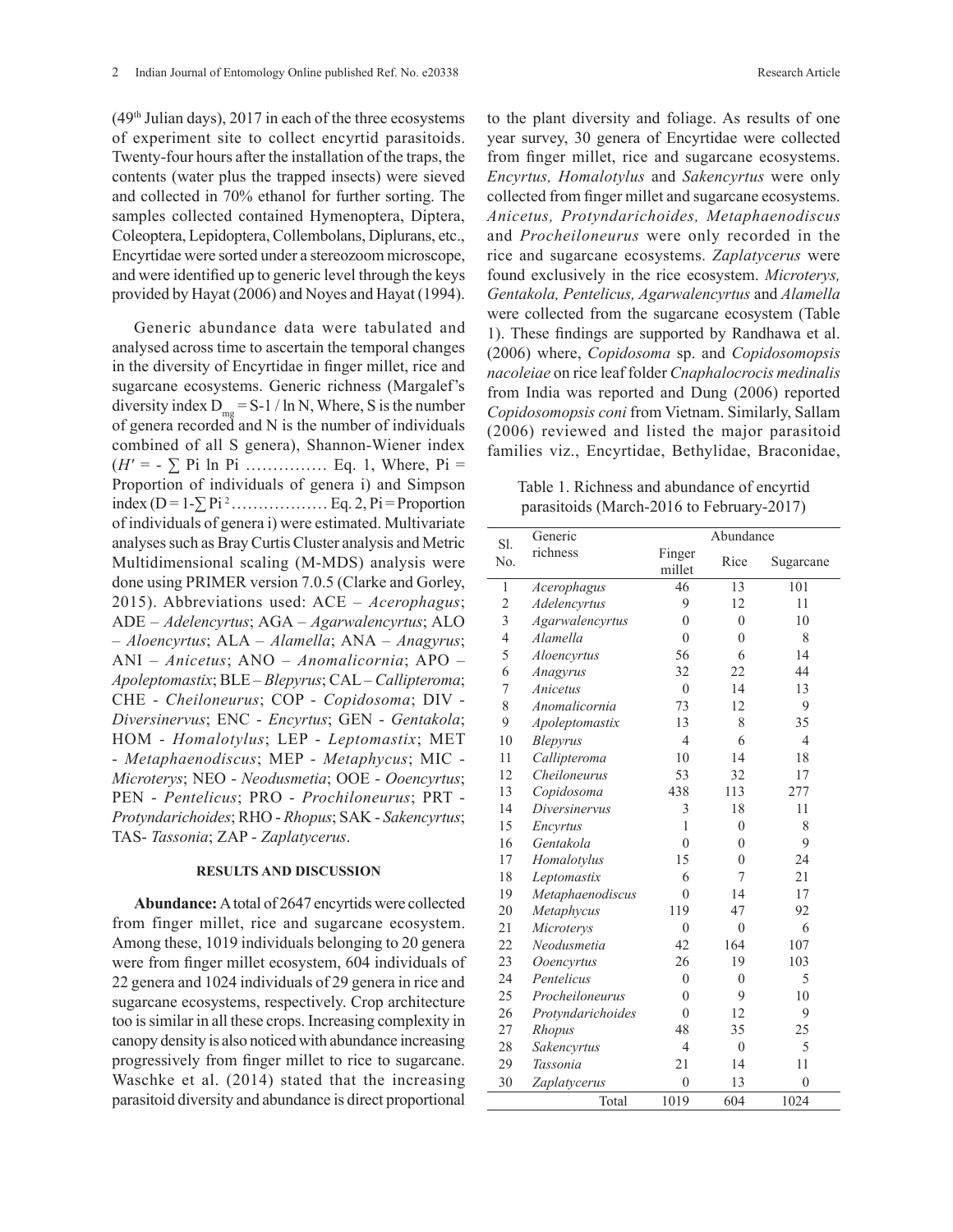Chalcididae, Elasmidae, Eucoilidae, Eulophidae, Ichneumonidae, Eupelmidae, Pteromalidae, Scelionidae and Trichogrammatidae on sugarcane pests. The genus *Copidosoma* (438 individuals), *Neodusmetia* (164 individuals), *Copidosoma* (277 individuals) were the most abundant in finger millet, rice and sugarcane ecosystems, respectively, whereas, the least abundant genus was *Encyrtus* (1 individual) in finger millet; *Blepyrus* and *Aloencyrtus* (6 individuals) in rice and *Blepyrus* (4 individuals) in sugarcane ecosystem (Table 1). *Copidosoma* is most abundant in three ecosystems because these individuals are major egg larval parasitoids of many lepidopteran pests. *Cheiloneurus*  sp. had been recorded as a hyperparasitoid of dryinids on *N. lugens* in Vietnam (Lam, 2002).

**Diversity:** The Shannon-Wiener index diversity values for the three ecosystems revealed that it was more or less similar, with maximum diversity accounted for the sugarcane and rice ecosystems (Hʹ=3.00) and the least diversity in the finger millet ecosystem (H<sup>'=</sup>.2.78). The Simpson's index values were near to one for all the three ecosystems, even though there was a difference in the assemblages of the parasitoids. The sugarcane (0.94) and rice (0.94) ecosystems showed maximum Simpson's index, followed by finger millet (0.92) ecosystem. From the values of the Margalef index  $(\alpha)$ , it was observed that the sugarcane ecosystem was very rich in genera with a richness value of 3.53, followed by finger millet (3.35) and rice (3.25) with closely similar values. Thus, it is clear that species diversity and richness did not vary greatly between the ecosystems. Crop architecture too is similar in all these crops. Increasing complexity in canopy density can however be noticed with diversity increasing progressively from finger millet to rice to sugarcane. The majority of the studies reviewed by Waschke et al. (2014) revealed an increasing parasitoid diversity and abundance as a result of increased plant diversity and foliage.

**Temporal variation and generic richness:** The highest Shannon-Wiener index, Simpson index and Margalef's index, 2.36, 0.88, 3.60, respectively were observed during monsoon whereas the least of Shannon-Wiener (0.63), Simpson (0.44) and Margalef's indices (0.91) were observed during early summer (Fig. 1a-c). Encyrtid parasitoids were the most abundant during the monsoon, because of the lush growth of the crops as well as weeds and also a large number of plants resources. The availability of hosts and plentiness of nectar enabled the increase in parasitoids. Though the number of individuals varied significantly, very little variation was noticed in the number and composition of the families of parasitoids. Daniel et al. (2020) also compared the diversity of parasitic Aculeata in high rainfall zone and dry zone (Cauvery delta zone) and results revealed that, the high rainfall zone was the most diverse and the dry zone (Cauvery delta zone) become the least diverse. The population of encyrtid parasitoids were the least during summer and post monsoon months due to high temperature, less rainfall and availability of host as well as plant resources. Similarly, Anbalagan et al. (2015) stated that the parasitoid abundance and diversity were maximum during the monsoon and winter seasons. In Mandya, the diversity and abundance of parasitoids was more in monsoon followed by summer.

**Bray Curtis cluster Analysis and M-MDS analysis:** In rice, the data showed that there were three clusters formed between the seasons- 1. post monsoon (75% similarity); 2. a mixed cluster between post monsoon and winter (December-16 and February 17); 3. again, a mixed cluster between summer and monsoon season (April 16 and July 16) (Fig. 2a). The collected raw data from rice ecosystem are highly validated through M-MDS. The analysis revealed the high diversity status of Encyrtidae parasitoids observed between the seasons of post monsoon and winter (December 16- February 17). The contribution of CHE,



Fig. 1. Temporal variation in diversity of Encyrtidae in finger millet, rice and sugarcane ecosystems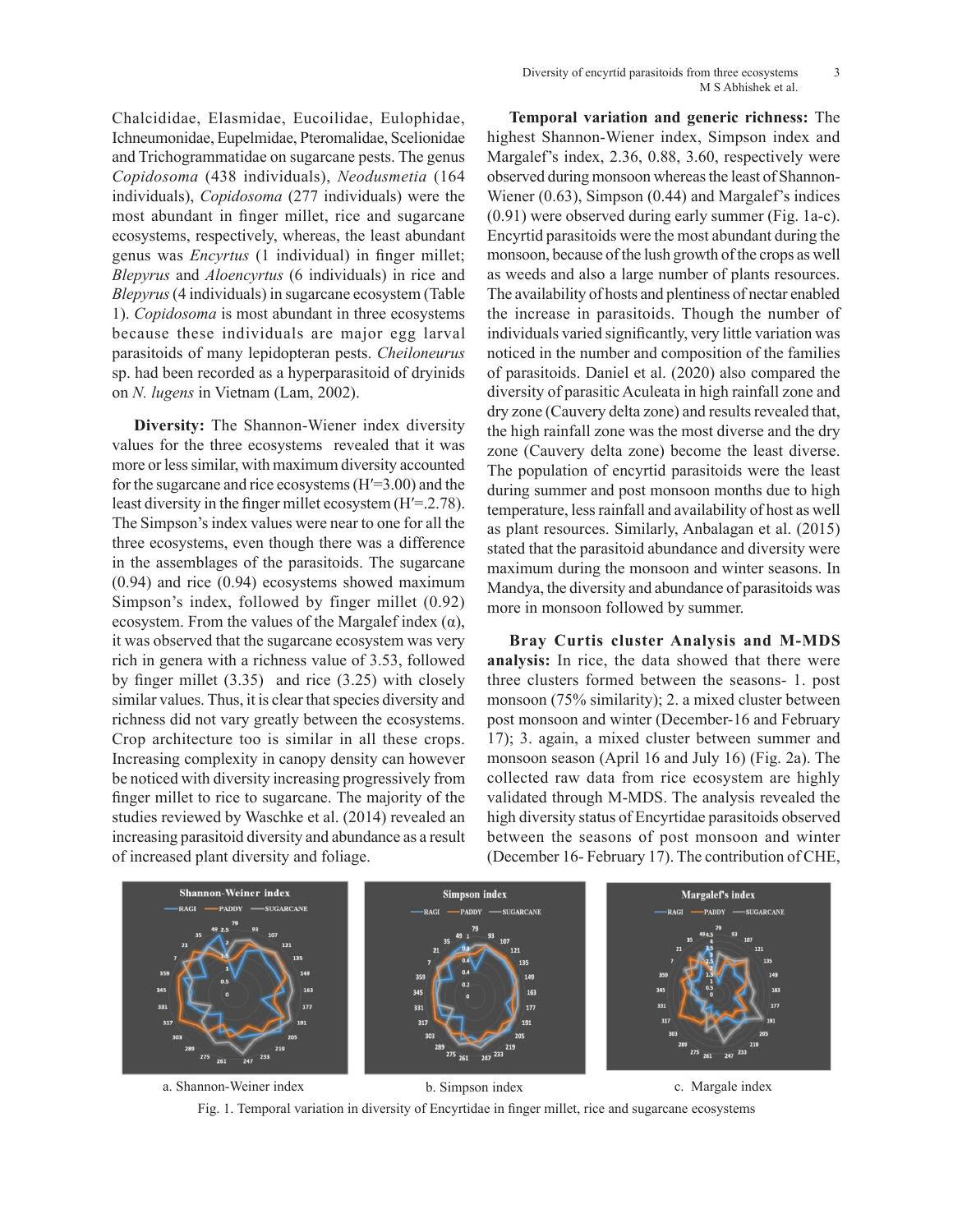TAS, PRT, ADE, ANO and OOE were observed more towards the seasons between summer and monsoon (April 16- July 16) (Fig. 3a). In finger millet, there were three clusters- 1. that formed between summer and early monsoon period (April 16- June 16); 2. that formed between 3 different seasons (July 16, December 16 and February 17); and the third also between 3 seasons (August 16- November 16 and January 17) (Fig. 2b). The collected raw data from finger millet ecosystem are highly validated through M-MDS. The analysis showed that there was maximum diversity of encyrtid parasitoids observed in two seasons such as monsoon (August 16) and winter (January 17- February 17). The contribution of DIV, ADE, CHE, CAL, MEP, ALO, COP, HOM, ANO, NEO and ACE were observed to be more towards the seasons such as monsoon (August 16), post monsoon (October- November 16) and winter (January 17) (Fig. 3b). About sugarcane, again there were 3 clusters formed with post monsoon, monsoon and summer (Fig. 2c); the raw data are highly validated through M-MDS. The analysis showed that there was maximum diversity of Encyrtidae parasitoids observed between the seasons summer and monsoon (April-September 16). The most influencing variable during the seasons were ALO, ANO, NEO, LEP, CAL, COP,

OOE, PRT, APO, SAK, and ALA (Fig. 3c).

Univariate as well as multivariate analyses shows that the diversity of encyrtid parasitoids were rich in sugarcane followed by rice and finger millet ecosystems. The genus *Copidosoma* is the most abundant in finger millet and sugarcane ecosystems because of it is polyembryony and on of larvae of moths in the subfamily Plusiinae (Noctuidae). The lepidopteran (Noctuidae) pest incidence is usually more in finger millet and sugarcane as compared to rice ecosystem, hence the abundance of *Copidosoma* was more. The genus *Neodusmetia* is more abundant in rice ecosystem because these are parasitoids of Rhodes grass scale, *Antonina graminis* (Green). These scales feed on grasses like *Cynodon dactylon*, *Rhodes* grass, *Eragrastes ciliaris* (Dean et al., 1979). In general, the growth of the above listed grasses more in rice ecosystem as compared to other two ecosystems. The diversity and generic richness of Encyrtidae were more in monsoon season compare to winter and summer. In the entire crop ecosystems, March 16 got outliered due to the less diversity of encyrtid parasitoids.

## **ACKNOWLEDGEMENTS**

Authors thank the Director, ICAR-National Bureau of Agricultural Insect Resources, Bengaluru, Dean,



Fig. 2. Brays-Curtis cluster analysis- formation of cluster between the seasons



Fig. 3. M-MDS analysis- diversity status of encyrtid parasitoids among seasons